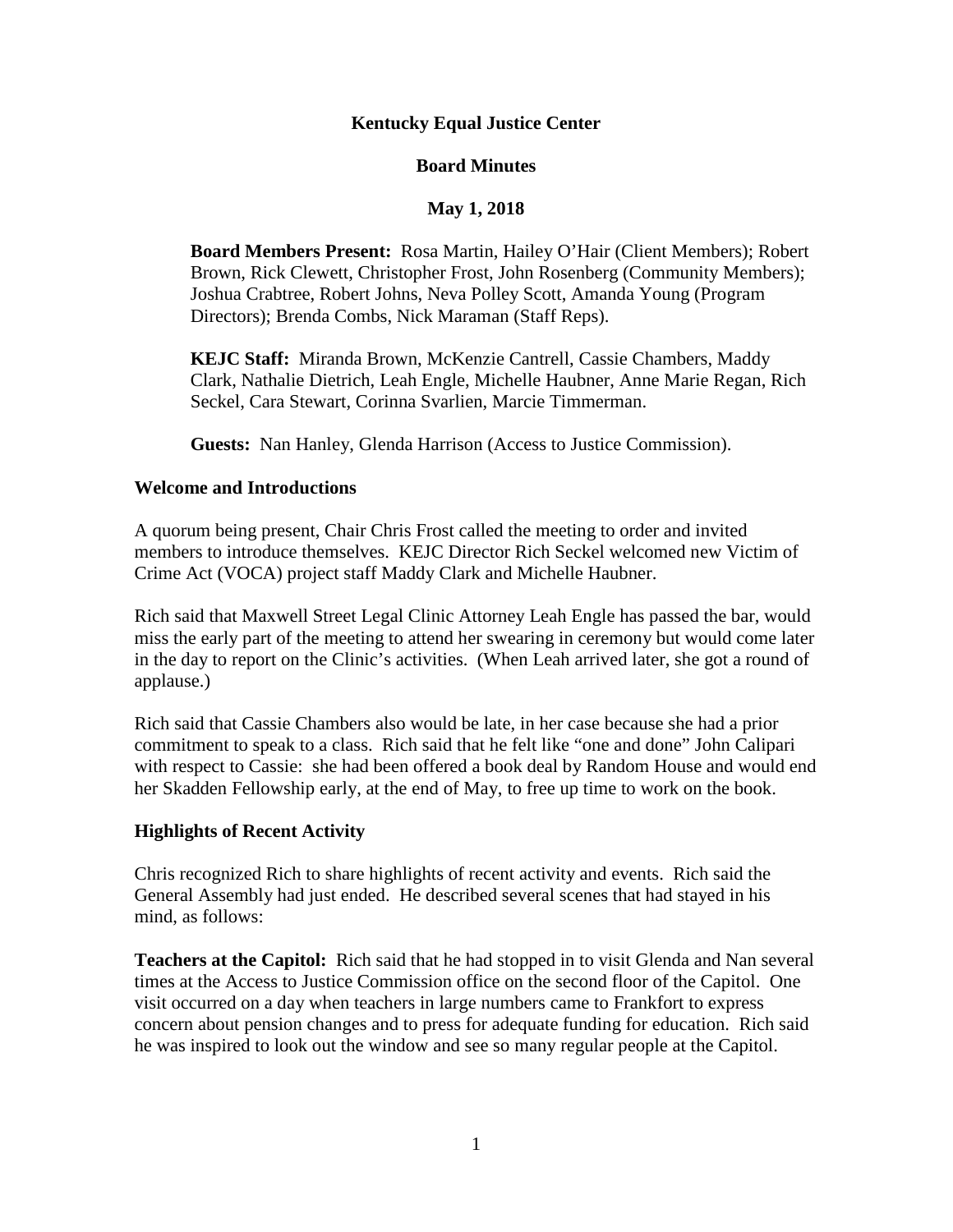**Provisions not amusing:** Rich said one of the Session's odd moments found him seated at the witness table next to a co-owner of Kentucky Kingdom amusement park, Ed Hart. The bill up for discussion, SB 35, would have eliminated minimum wage and overtime protections for seasonal recreational workers. Rich said his own testimony—prepared with help from volunteer Geri Grigsby—was a simple as any he had ever given: the bill would make it harder for people to put food on the table, pay rent or pay college tuition.

Rich said that not all responses to bills were predictably partisan. He said that Republican Senator Jimmy Higdon later filed a floor amendment to keep minimum wage protections for recreational workers. The amendment was adopted on the Senate floor. The bill later stalled in the House.

**Report help:** Rich said that several grant reports had piled up during and immediately after the Session. He thanked Miranda Brown for writing most of the "Boots on the Ground" year-end grant report (the grant was renewed) and VOCA staff for helping tackle the program's very first VOCA quarterly report.

**New energy:** Rich said new Michigan law grad Allison Hight would join Maxwell Street at the end of the month, completing the VOCA team. He said the team had both ability and energy for the project. On a similar note, he said he enjoyed working with new Family Law Task Force co-chairs Sarah Hayes and Katina Miner from Kentucky Legal Aid.

**"Oh, and we challenged the Medicaid waiver,"** Rich said. Rich added that Senior Attorney Anne Marie Regan and Health Law Fellow Cara Stewart would give a detailed update later in the meeting, as part of a new board meeting format featuring fewer but longer staff reports.

# **General Assembly Highlights**

Rich next drew the board's attention to a color-coded spreadsheet entitled "Quick Guide to 2018 Legislative Advocacy." The spreadsheet listed eighteen bills on which KEJC staff had spent more than minimal time. For each bill, the sheet indicated the poverty law topic, KEJC's position and a key activity like testimony, alerting allies or meeting with sponsors.

Rich said he gave each bill a score based on the outcome, with  $+1$  for a favorable outcome and -1 for unfavorable. The idea was to assess whether KEJC activity was associated with positive results. Rich said the overall score was a positive 4.

Rich explained the color-coding on the sheet. He said green rows indicated a positive result on a "high concern or high effort" bill and pink the opposite (a negative result). He said green rows outnumbered pink but not so much because good bills passed as because bad ones stalled. Rich said the amber color signaled "wait and see." Key measures:

**Green** Funding for civil legal aid programs was approved in the budget A "Son of Payday Loans" bill failed A UI benefit freeze and tiered weeks of benefits were set aside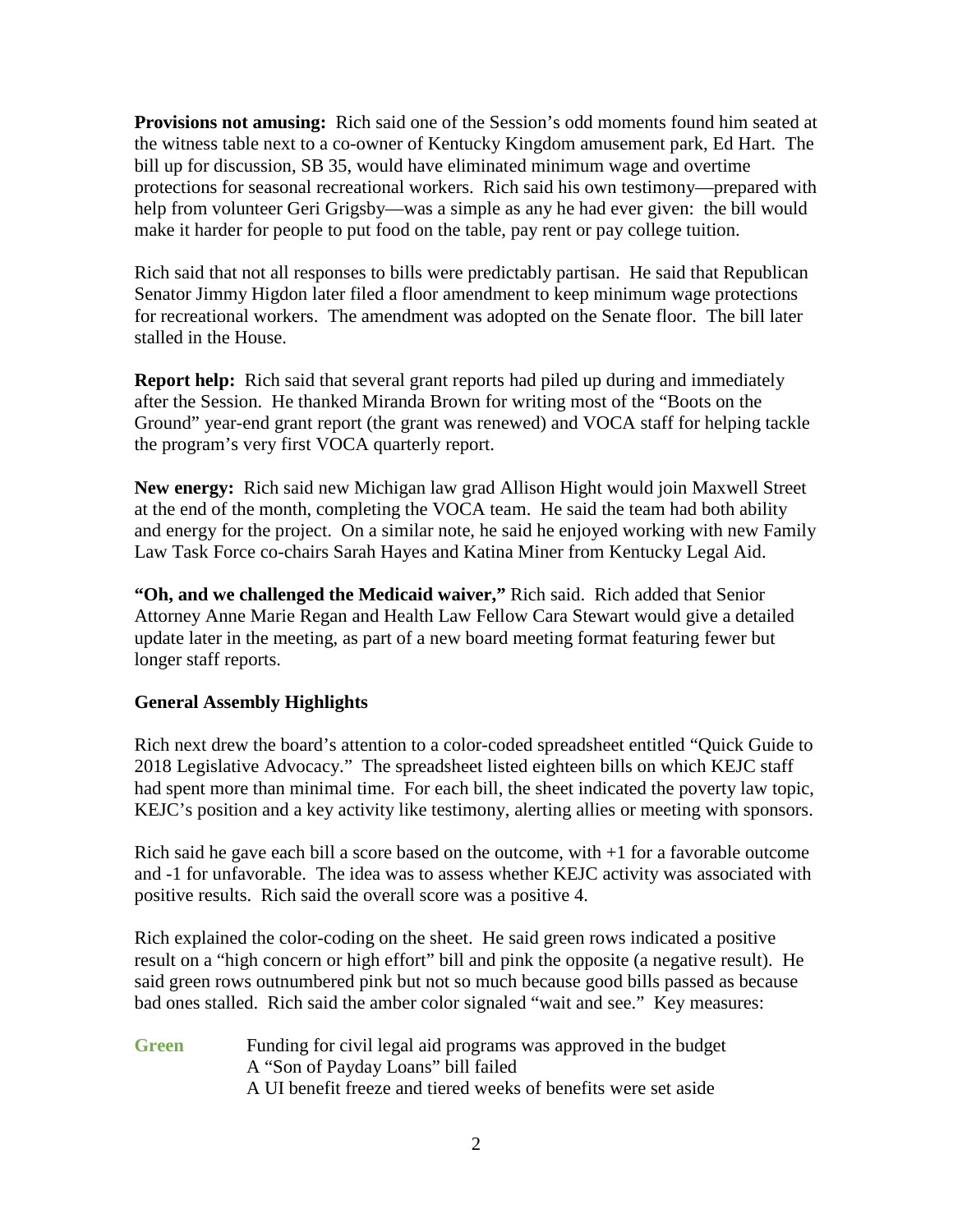|              | 7-day notice of eviction in non-URLTA jurisdictions stalled                                                                                               |
|--------------|-----------------------------------------------------------------------------------------------------------------------------------------------------------|
| <b>Red</b>   | A "heartbreaker" workers comp bill would make black lung claims harder<br>Hospitals no longer would be barred from billing the uninsured below<br>poverty |
| <b>Amber</b> | Lawmakers approved a presumption in favor of joint custody and equally-<br>shared parenting time.                                                         |

Legal Aid of the Bluegrass director Josh Crabtree said that he and fellow director Amanda Young were asked by the sponsor to comment on the eviction notice bill.

#### **Approval of Minutes**

Chair Chris Frost invited a motion on the minutes of the last meeting.

| <b>Motion:</b> | Robert Johns moved to approve the minutes of the December 14, |
|----------------|---------------------------------------------------------------|
|                | 2017, board meeting.                                          |
| Second:        | John Rosenberg                                                |
| <b>Action:</b> | Approved unanimously                                          |

### **Administration and Development: Financial Report for FY 2017**

Chris next recognized Rich to give the Financial Report. Rich first drew the board's attention to the handout for FY 2017. The cover sheet offered a summary as follows:

**Profit and Loss Budget Overview:** the budget for 2017 anticipated a loss for the year of \$16,273.

**Profit and Loss through December 31:** showed a gain of \$28,546 compared to the expected loss of \$16,273—a positive variance of \$44,819.

**Balance Sheet as of December 31:** showed Total Current Assets of \$333,733, up from \$285,501 on November 30 and up 11.1% from \$300,417 on December 31, 2016.

**Income and Expense Charts:** 76.9% of spending was payroll. 56.9% of income was grants.

Turning to the Profit and Loss Budget vs. Actual handout, Rich said that income had come in at 108.5 percent of budget, with spending at 101.87 percent, a nice ratio.

Rich said the positive results were driven by new, unexpected grants totaling \$73,500 from the Legal Impact Network (\$16,000), National Health Law Program (\$40,000) and Kentucky Center for Economic Policy (\$17,500). The latter two grants focused on defending the safety net, especially Medicaid.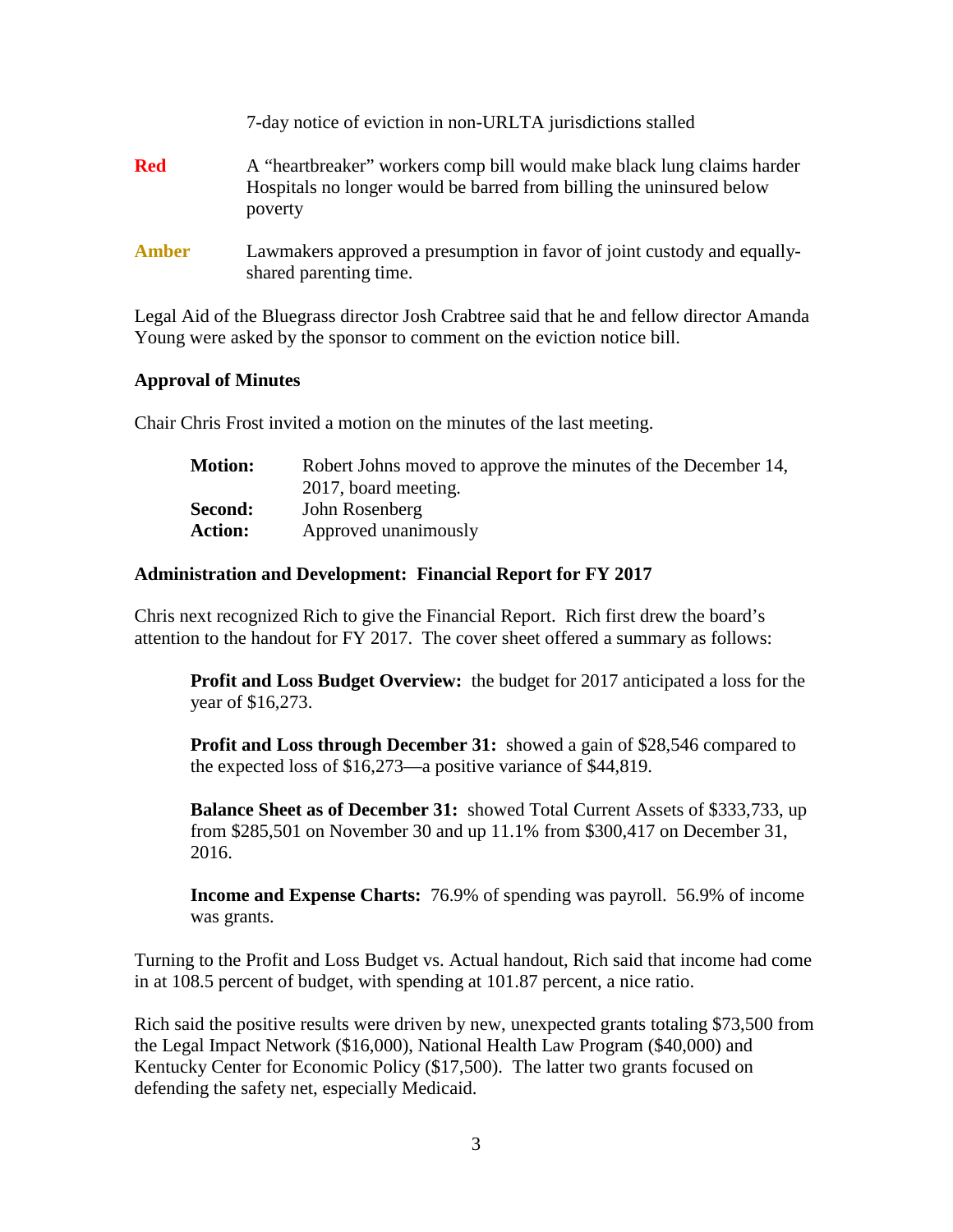Rich said that unrestricted reserves had declined during the year from an audited amount of \$103,392 at the end of 2016 to an estimated \$61,287 at the end of the year. The good news: unrestricted reserves had recovered from a mid-year dip to \$39,551, buoyed in part by holiday season donations.

Rich said that total current assets as of December 31 would last about six months (5.96 months) and unrestricted reserves just under one month (0.98 months) under the hypothetical scenario that no new funds would come in. Rich said the figures were very close to his financial stability goal of 6 months and 1 month.

Rich quickly summarized his handout on "KEJC Recent Fundraising." It showed the new grants described above and the end-of-year award of \$202,173 in federal VOCA funds which would require match—plus other grants and fundraising efforts like the Good Giving Challenge (slightly less successful than the year before).

Altogether, funds had come in at 108 percent of what had been requested or sought—again a nice ratio. Rich said that while the VOCA grant had been approved in December, it had to be billed each month to be claimed.

Chris Frost noted that donations for the year had exceeded budget. (The amount was \$19,077). Rich said the positive figure was driven in part by generous donations toward emergency preparedness services for immigrant families through a new Community Response Coalition, an effort fostered in part by KEJC board member Rick Clewett.

### **Administration and Development: Financial Report for First Quarter 2018**

Turning to FY 2018, Rich reviewed the coversheet for the first quarter report, as follows:

**Profit and Loss Budget Overview FY 2018:** the budget adopted by the board in December anticipated a gain of \$1,633.

**Profit and Loss through March 31:** showed a loss of \$21,525 compared to the expected loss of \$81,322—a positive variance of \$57,978.

**Balance Sheet as of March 31:** showed Total Current Assets of \$313,143—down from \$333,733 on December 31 but up 50.9% percent from \$207,579 a year earlier on March 31, 2017.

**Income and Expense Charts:** 81.9% of spending was payroll. 53.6% of income was grants.

Rich said it was too early in the year to revise the original end-of-year carryover forecast of \$335,366. He said the forecast was based on Total Current Assets as of December 31, plus the budgeted surplus for the year.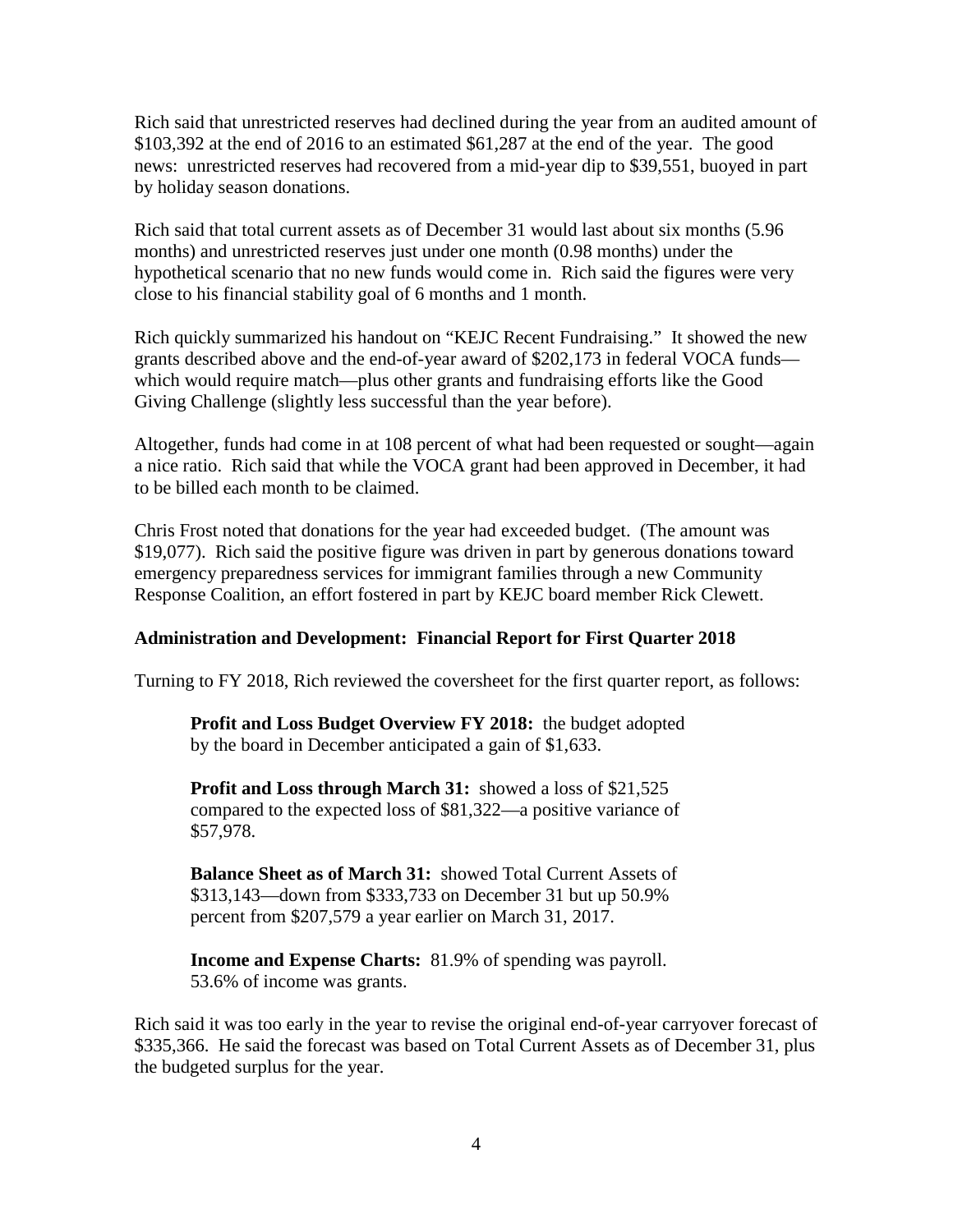Turning to the first quarter report, Rich noted that estimated unrestricted assets had risen considerably, from \$61,278 at the end of the last year to \$105,546 at the end of the first quarter. He said the new grants from the previous year might have helped, along with Good Giving and holiday donations.

Rich said if the unrestricted funds figure held up, it might be time to invest in key priorities: sustaining the second legal assistant at Maxwell Street and investing in development assistance and bookkeeping.

On the budget versus actual report, Rich said income was running at 154.79% of budget, but largely due to cash flow: the "Boots on the Ground" grant from the Foundation for a Healthy Kentucky had been awarded and paid earlier than expected.

Spending was almost dead on budget at 99.37% of the projected amount.

Rich said unrestricted reserves had risen to a value of 1.75 months of operation. He said overall reserves didn't match the upward trend: they declined slightly from 5.96 to 5.20 months, due in part to a larger monthly budget in the denominator. The trends were illustrated in a chart.

Rich's table on "KEJC Recent Fundraising Effort" showed \$106,766 requested so far in the year, with \$83,000 awarded (78%) and several grants still pending. Rich said most of the action was coming up: a variety of efforts including a modest projection for Kentucky Gives Day (\$3,000) plus the Public Welfare Foundation grant to continue the workers' rights project (\$80,000). The total coming up: \$330,000.

# **Administration and Development: Next Steps on the Budget (Incorporating VOCA)**

Rich said it would soon be time to incorporate a detailed budget for the VOCA grant into the overall KEJC budget. He said VOCA agency staff had advised KEJC to operate for several months to see whether any grant budget modifications were in order. Rich said he would work his way through the VOCA grant award and any VOCA budget modifications and present a revised KEJC budget for the year for consideration at the July meeting.

# **Administration and Development: Senior Staff Attorney Transition**

Not long before the board meeting, Senior Staff Attorney Anne Marie Regan had written to board members saying that she planned to retire later in the year, with a target date of September. Rich said that he would like to start the search soon for a successor, including development of a job description and salary range. He said he would convene a hiring committee to review and interview candidates.

Community Member Rick Clewett said that the optimal plan, should funds permit, would be to create a period of overlap, with both Anne Marie and her successor serving together during the transition.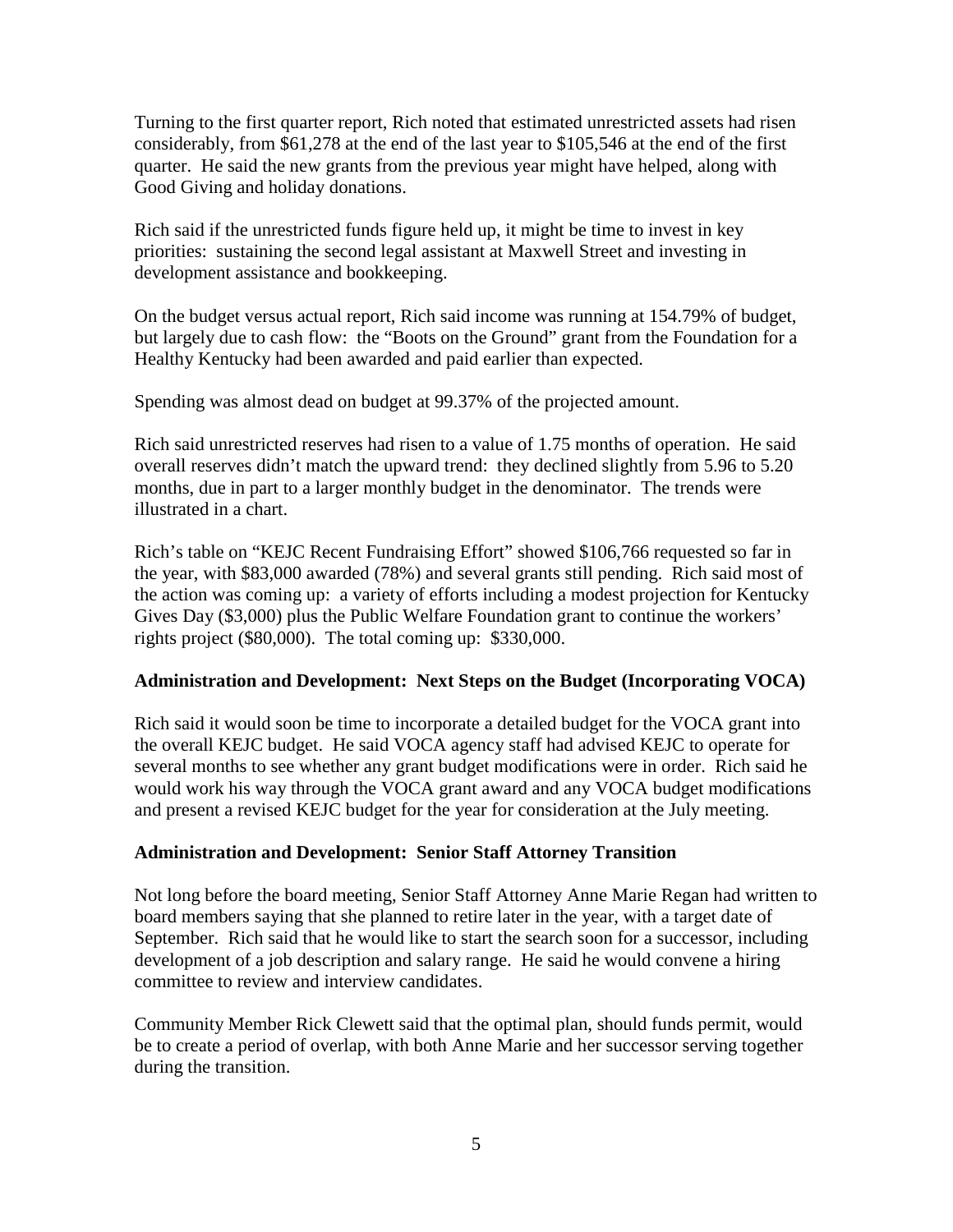### **Governance and Strategic Planning: Legal Work Oversight**

Chair Chris Frost explained the idea of a board Legal Work Oversight Committee. He said it would be an ad hoc, temporary committee, with a charge to review the supervisory structure of legal work, perhaps especially timely in light of Anne Marie's departure. Chris said he would call for volunteers and convene the group by conference call.

Anne Marie affirmed the value of the idea. She said that when she began at KEJC there were no other attorneys. As the program grew, she said, it became a challenge to full supervise new lawyers. She said it should be "part of the thought process" both in crafting a job description and envisioning the supervisory role and tasks of her successor.

Chris noted that supervision challenges for KEJC were both geographic and substantive: geographic because KEJC had offices in both Lexington and Louisville; substantive because KEJC projects often addressed specialized areas of law, especially immigration law at Maxwell Street Legal Clinic.

### **Governance and Strategic Planning: Nomination Process**

Chair Chris Frost took the privilege of explaining his thoughts on continuing as Chair. He said he had served on the board since around 2001 and seen KEJC grow from a two-person shop to a much larger multi-faceted agency. He said he felt it was time to step aside and make room for new leadership but pledged to serve in other ways.

Chris next recognized Rich to describe upcoming governance tasks for the board.

Rich said that the Community Member terms of Anthony Everett, John Rosenberg and Mary O'Doherty were coming to an end. He said Rev. Everett had been reassigned by his denomination to a church in Cleveland, so there was at least one board slot with no member to continue. He said he would reach out to John and Mary about their interest in remaining on the Board.

Rich noted that last time the board acted on a slate of nominations, they had identified an alternate Community Member, Katherine Blair, to serve in case of a vacancy. Nathalie Dietrich said that Ms. Blair had moved out of state to take a new job.

Rich said the Client Member terms of Rosa Martin and Sandra Martinez also were coming to an end. He said he also would reach out to Rosa and Sandra regarding their wishes to continue.

Rich said he would put out a call for nominations to board members, both for officers and any vacant slots. He said the Nominating Committee consisted of a member from each segment of the board: a Client Member (Rosa Martin), Community Member (Bob Brown), Program Director (Neva Polley Scott) and a Staff Rep (Angela Zeek).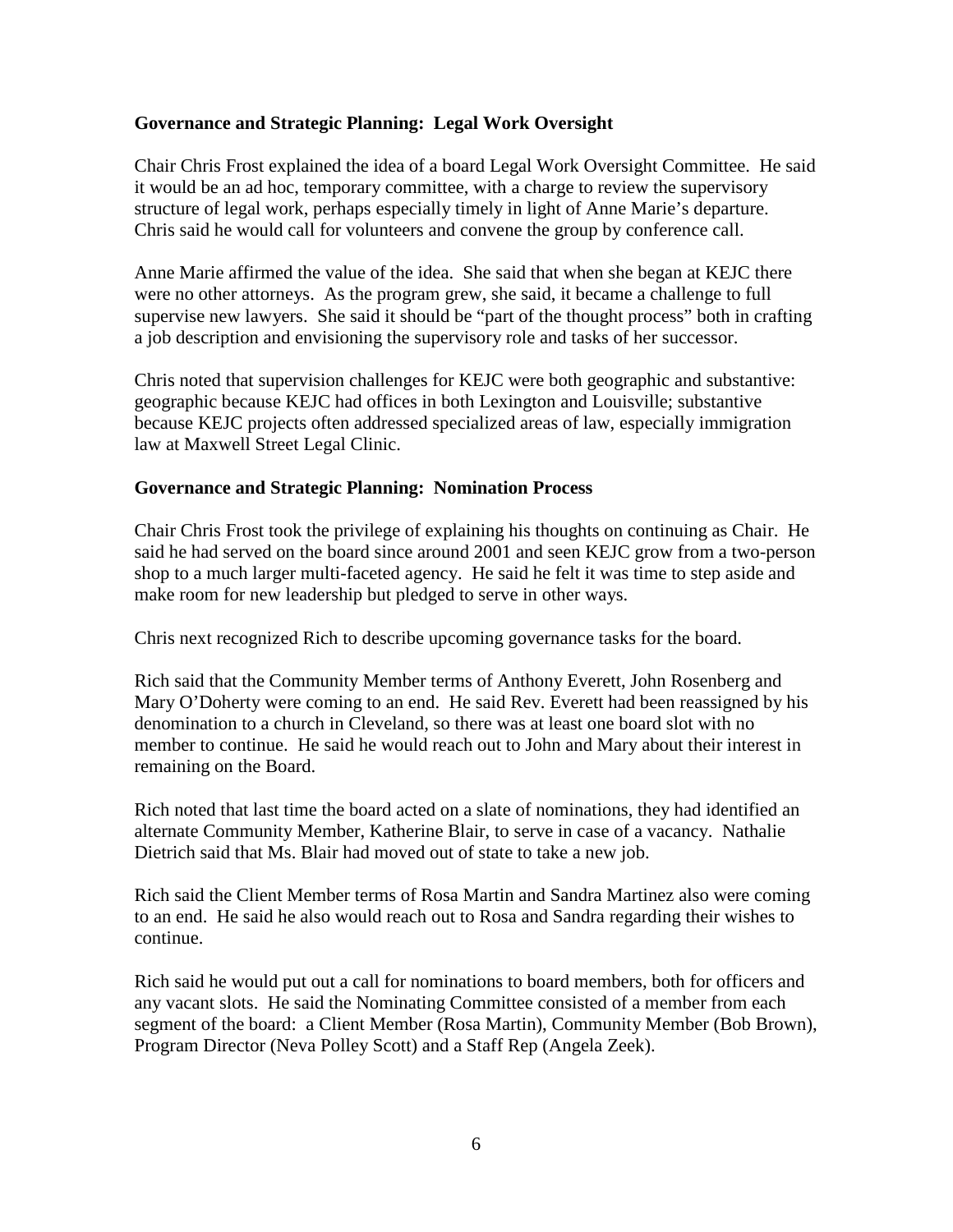#### **Big Picture: Access to Justice Commission**

Glenda Harrison, Director of the Kentucky Supreme Court's Access to Justice Commission staff began her remarks by saying "we survived the legislative session." Glenda said access to justice funds for the LSC-funded legal aid programs were restored in the final budget, though "not quite to the full level." (The funds were cut at the same level as most non-exempt agencies in the Governor's budget.)

Among the lessons Glenda said she drew from the Session: the executive branch must be educated about the value of civil legal aid. She said she often found misconceptions about what the programs do, including confusion of civil legal aid with public defenders.

Glenda said that concerns were raised about representing undocumented people or challenging abortion restrictions, even though LSC-funded programs were barred from related cases (except for helping immigrant victims of crime or domestic violence).

Glenda made a case for compiling and showcasing data on the impact of civil legal aid on individuals, families and communities, but she acknowledged that client stories are still the most effective way to convey the difference programs make.

Glenda also acknowledged the central role of "champions" in the budget process, saying Rep. Jason Nemes had done a wonderful job in his role as chair of the House Budget Review Subcommittee on Justice, Public Safety and the Judiciary.

Glenda praised the members of the Supreme Court. She said all the justices and all the legal aid directors had attended the subcommittee hearing at which funding first was considered. Justice Michelle Keller and Legal Aid of the Bluegrass director Josh Crabtree had addressed the panel.

Glenda said now that the Session was over, the Commission would continue with projects, including development of a website and a survey of judges. On the survey, Glenda said she expected to hear a lot about self-represented litigants.

Glenda said that both Justice Keller and Legal Services Corporation Jim Sandman would participate on a panel at the Kentucky Bar Association convention in June.

Glenda invited Nan Hanley of the Commission to describe upcoming training events. Nan said the civil legal services Statewide Conference was set for May 30 through June 1, 2018, at the Kentucky Leadership Center in Faubush. She said a trial skills training was set for September 7-8, 2018. She said the trial skills event would feature trainers from the American College of Trial Lawyers, 16 trainees and mock trials.

Also in development, Nan said, was a skills training on handling of custody cases.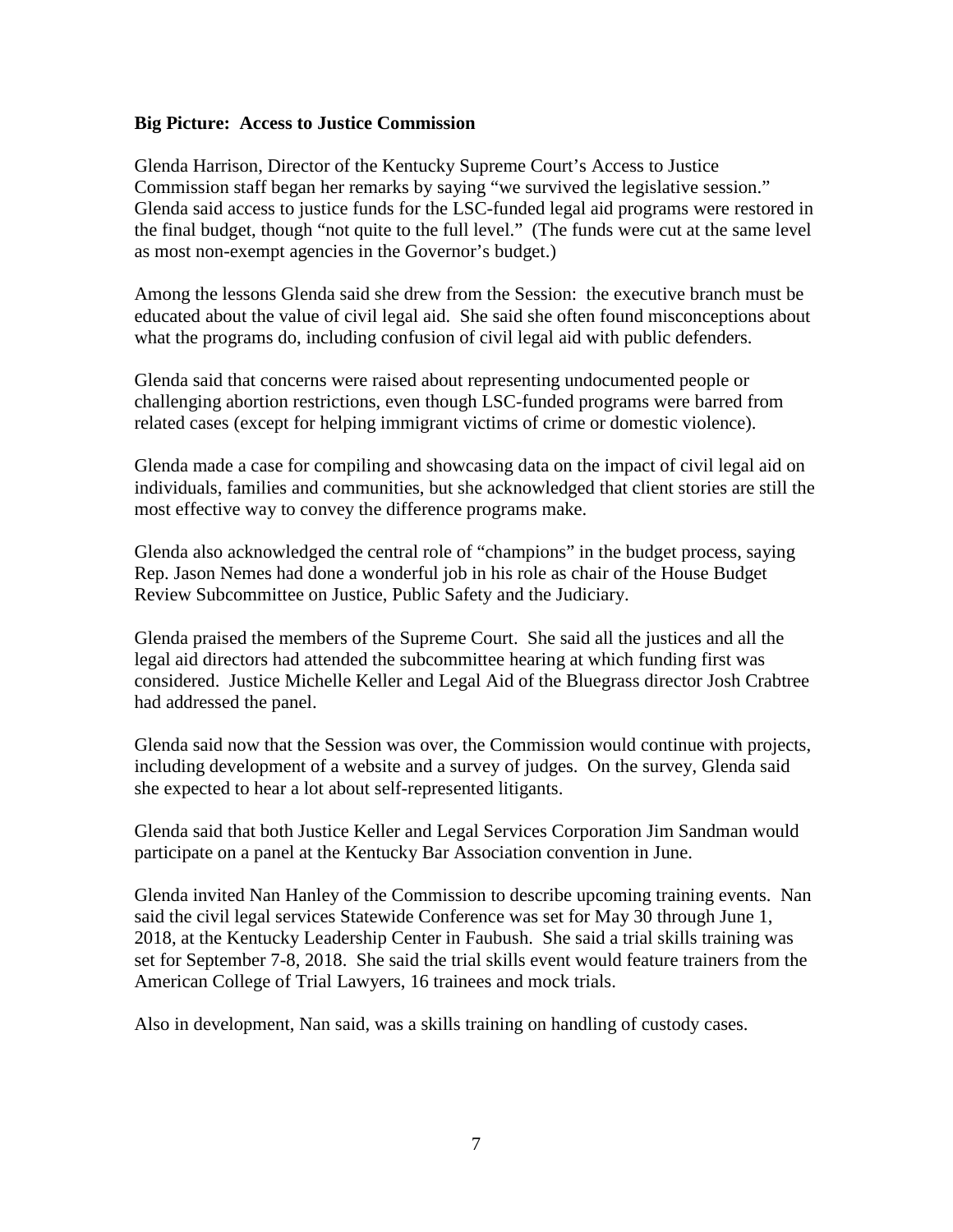# **Big Picture: Legal Services Funding**

John Rosenberg described ABA Days, April 11-12, 2018, in Washington, DC. He said a Kentucky delegation "saw literally the entire delegation" of Kentucky Congressional representatives.

John said the Kentucky bar delegation included himself plus Buzz English (past president of the Kentucky Bar Association), Judy Boggs, Robert Brown, John Webber, Gene Vance (Chair of the Litigation Section for the KBA) and Doug Farnsley.

John said that in their meeting with him, Rep. Rogers had mentioned the "Conn cases," in which Appalred and attorney volunteers helped ensure that disability claimants with cases under review by the Social Security Administration had representation.

John encouraged the group to think ahead to the next year, noting that the ABA always seeks a higher mark for Legal Services Corporation funding than the agency itself. He noted that Rep. John Yarmuth from Louisville could become head of the budget committee should the majority in the House shift.

John described "Lawyers without Rights," a traveling exhibit on the fate and stories of Jewish lawyers in Europe during the Nazi era. John said the exhibit would appear at the Kentucky Bar Convention, June 13-15, 2018, and then at the Fayette County Circuit Courthouse for several weeks, July 2 through July 20, 2018, before moving on to other cities. KEJC co-sponsored the exhibit during its Lexington installations.

### **Staff Reports Summaries**

KEJC staff reported on activities, issues, projects and successes. The reports followed a new format featuring fewer but longer reports and allowing more time for board discussion. The topics for the current meeting were advocacy to challenge Kentucky's 1115 Medicaid waiver and Maxwell Street's rollout of the VOCA grant to serve immigrant victims of crime.

Because no board action was required in response, only brief summaries are reported here. Written staff reports were available on the KEJC board web page under the December 14, 2017, heading at: [www.kyequaljustice.org/Board+Meetings.](http://www.kyequaljustice.org/Board+Meetings)

On the Medicaid waiver, Anne Marie described:

- elements of the Kentucky proposal including work requirements and the related "medically frail" exception; premiums, lockouts and elimination of both retroactive coverage for new enrollees and non-emergency transportation for many adults;
- legal claims centering around whether the waiver plan demonstrated new ways to carry out the purpose of the Medicaid program and whether public comments numbering around 3,000—were considered by CMS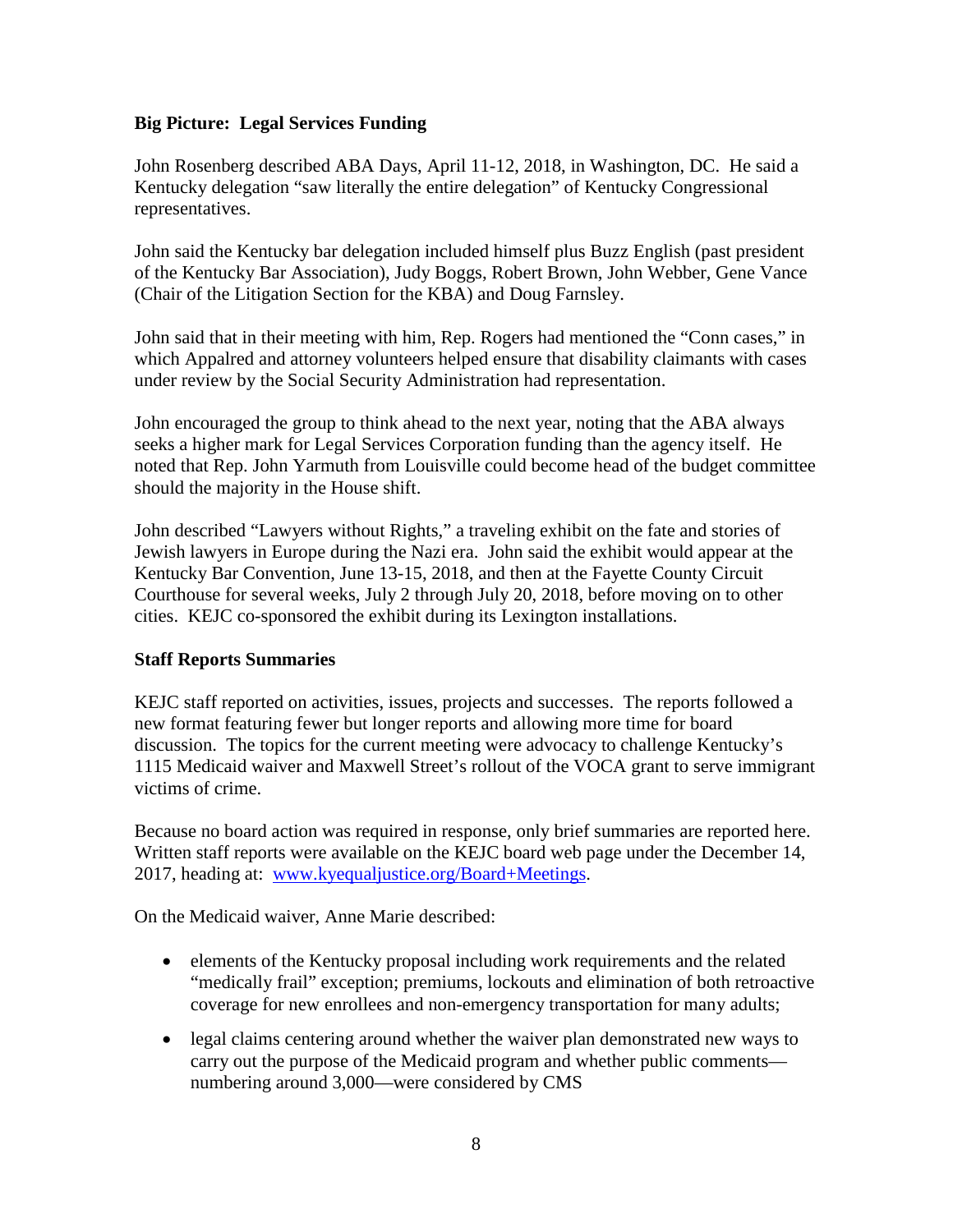- the litigation team, including attorneys from KEJC, National Health Law Program and Southern Poverty Law Center, plus counsel for NHeLP from the firm Jenner and Block (including Tom Perrelli, former general counsel of CMS, the agency that reviews waiver proposals);
- KEJC's "interview blitz" with Medicaid consumers around the state, with over 50 interviews leading to 16 plaintiffs with diverse stories who chose to challenge the waiver;
- the current status of the case, with an expedited briefing schedule, cross-motions for summary judgement already filed and an indication by Judge Boasberg of the DC federal district court that he would hold oral arguments in June and rule before the July 1 start-up of the program; and
- the Governor's case filed in the Eastern District of Kentucky, with the 16 Medicaid consumers as defendants, an effort to move consideration of the legality of the waiver from the DC court to Kentucky.

Anne Marie said a sheriff had gone to serve one of the 16 defendants in the Governor's "counter case," had listened to her story and gave her a thumbs up as he left.

Program Director Leah Engle of Maxwell Street Legal Clinic got a round of applause to recognize her swearing in earlier in the day as a member of the Kentucky bar. Leah described Maxwell Street's response to difficult times for immigrant families and then focused on the program's new VOCA grant. Leah said that:

- Over the last year, Maxwell Street Legal Clinic had focused on emergency preparedness for immigrant families with children, "know your rights" outreach and keeping up with DACA cases under changing rules and deadlines.
- Maxwell Street's efforts had come to the attention of state Justice Cabinet grant staff, who encouraged an application for VOCA funding and "worked with us every step of the way."
- The newly awarded VOCA grant would support creation of a team to help immigrant victims of crime, with two full-time case handers and a full-time Legal Assistant.

Leah said that Maxwell Street had filled all three new positions. She introduced VOCA Legal Assistant Maddy Clark, a 2016 college graduate with a BA in Spanish. Leah said Maddy had developed her language skill starting at an early age at Maxwell Street elementary school in Lexington, a Spanish immersion program.

Leah also introduced Michelle Haubner, a 2012 Morehead University grad who had taught school in Mexico for several years. Michelle had taken the full-time VOCA position after serving part-time as a Legal Assistant at Maxwell Street since the previous August.